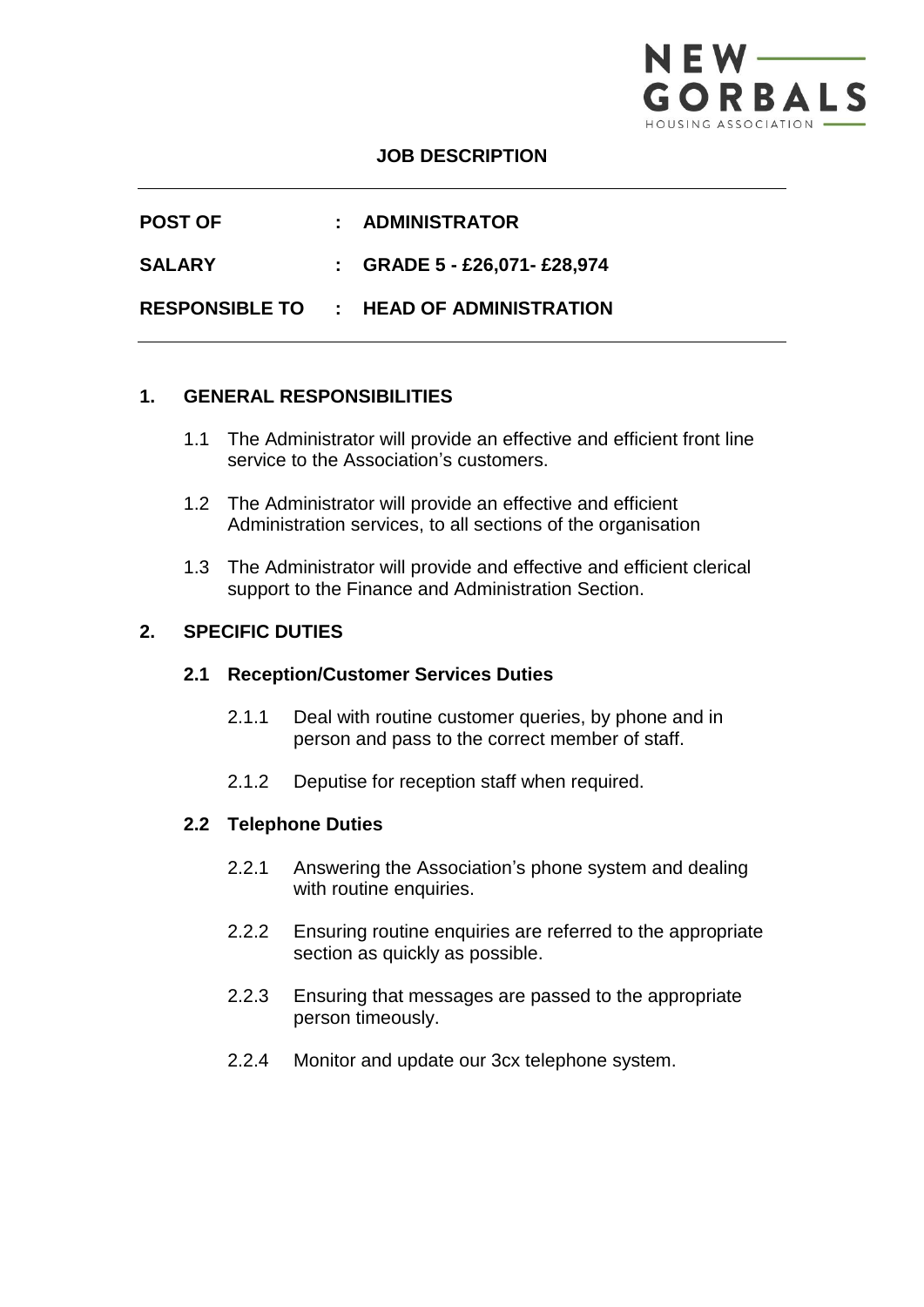# **2.3 Committee/Governance**

- 2.3.1 Type Committee minutes, reports etc. and ensure mailed or uploaded to committee portal, within appropriate timescales and hand deliver if required.
- 2.3.2 Maintain Committee Attendance records.
- 2.3.3 Assist Office Manager in updating appropriate Registers.
- 2.3.4 Attend and minute take at meetings, including evening meetings, as required.
	- 2.3.5 Ensure meeting rooms are prepared for meetings and are left clear and tidy for meetings and stocked with appropriate equipment.

# **2.4 Administration**

- 2.5.1Typing letters, reports, tables etc. using Microsoft Office Professional suite, within set deadlines.
- 2.4.1 Photocopying and filing when required.
- 2.4.2 Receive and receipt payments when received in office.
- 2.4.3 Input data into appropriate systems as required.
- 2.4.4 Deputise for Receptionist in their absence.
- 2.4.5 Assist the Finance Manager with GDPR and FOI Administration.
- 2.4.6 Prepare mail for collection
- 2.4.7 Assist in large mail runs.
- 2.4.8 Log and circulate mail received.

### **2.5 Miscellaneous**

- 2.5.1 To abide by the Association's Complaints Policy, GDPR and other relevant policies as appropriate.
- 2.5.2 To attend meetings out with normal working hours, as and when required